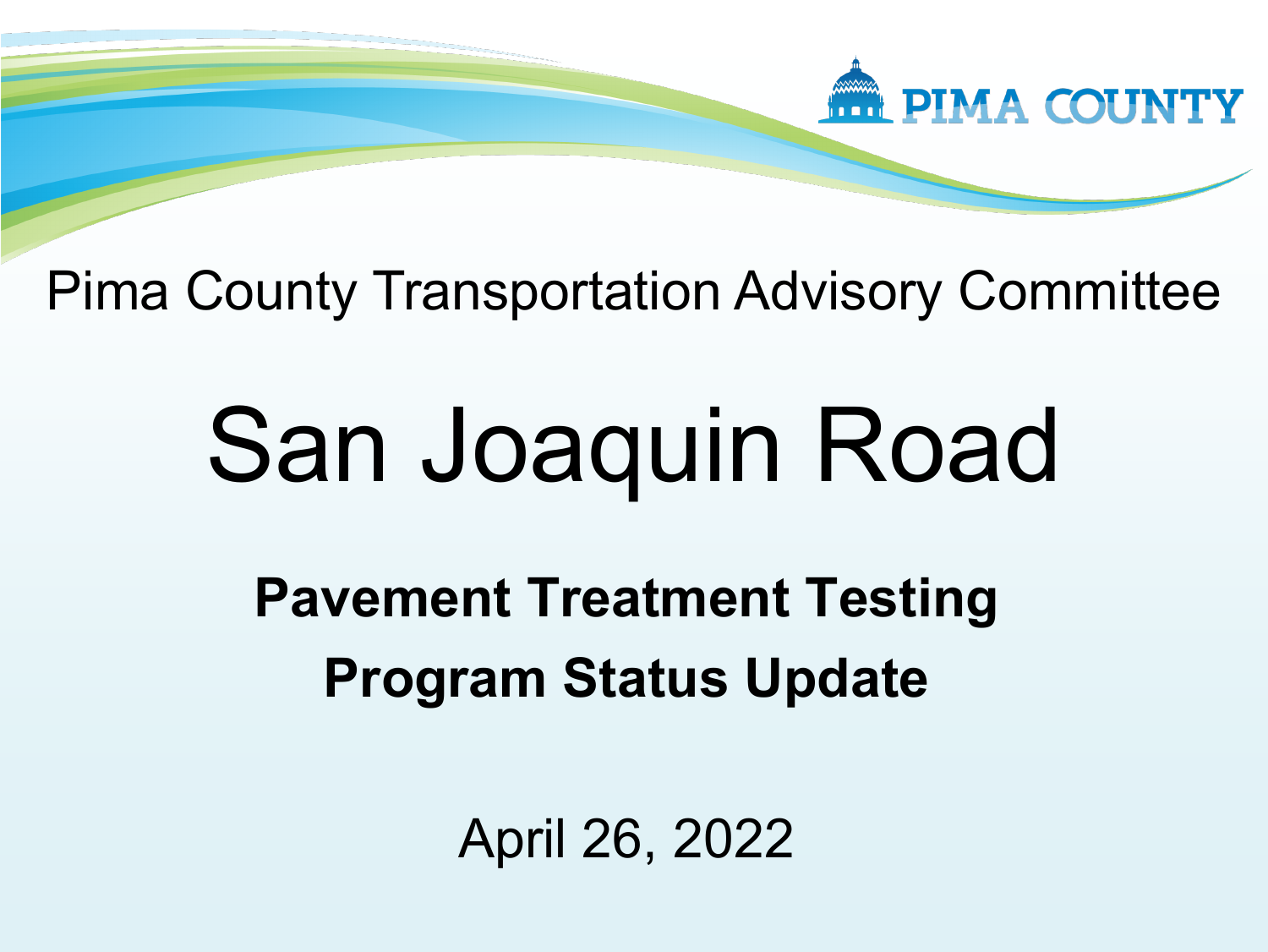

#### **San Joaquin Pavement Treatment Testing**

**Program started DEC 2018 with Estimated PCI 30 4.3 miles between Old Ajo Highway and Milky Way Drive**

**13 pavement sections and 2 surface treatments**

**Infrastructure Management Systems (IMS) completed pavement condition surveys DEC 2019, AUG 2020 & MAR 2021**

**Each test section provided a PCI used to model pavement performance**

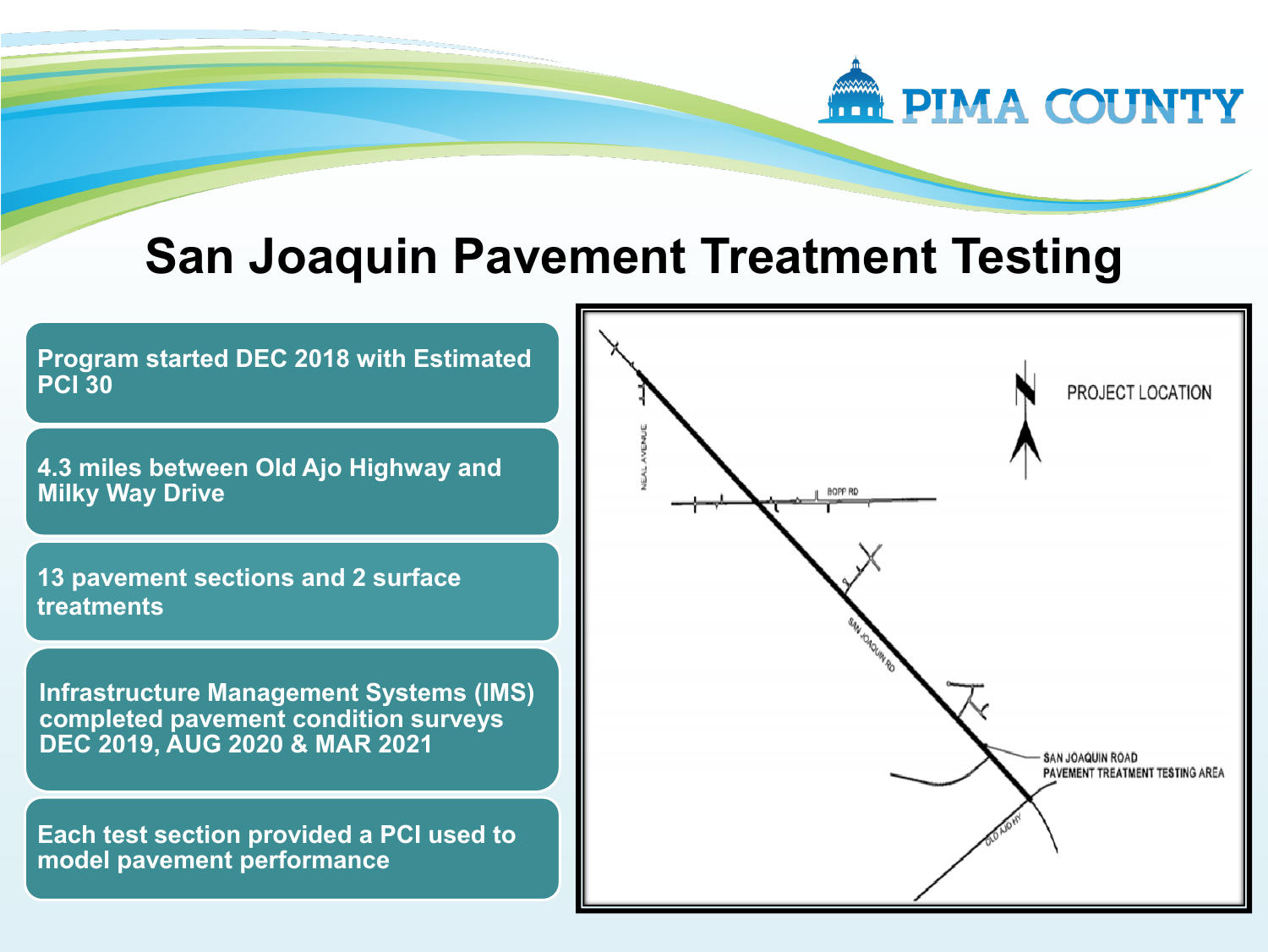

### **San Joaquin Pavement Treatment Testing**

## **OBSERVATION #1**

1" Green AC overlay with fiber over existing pavement

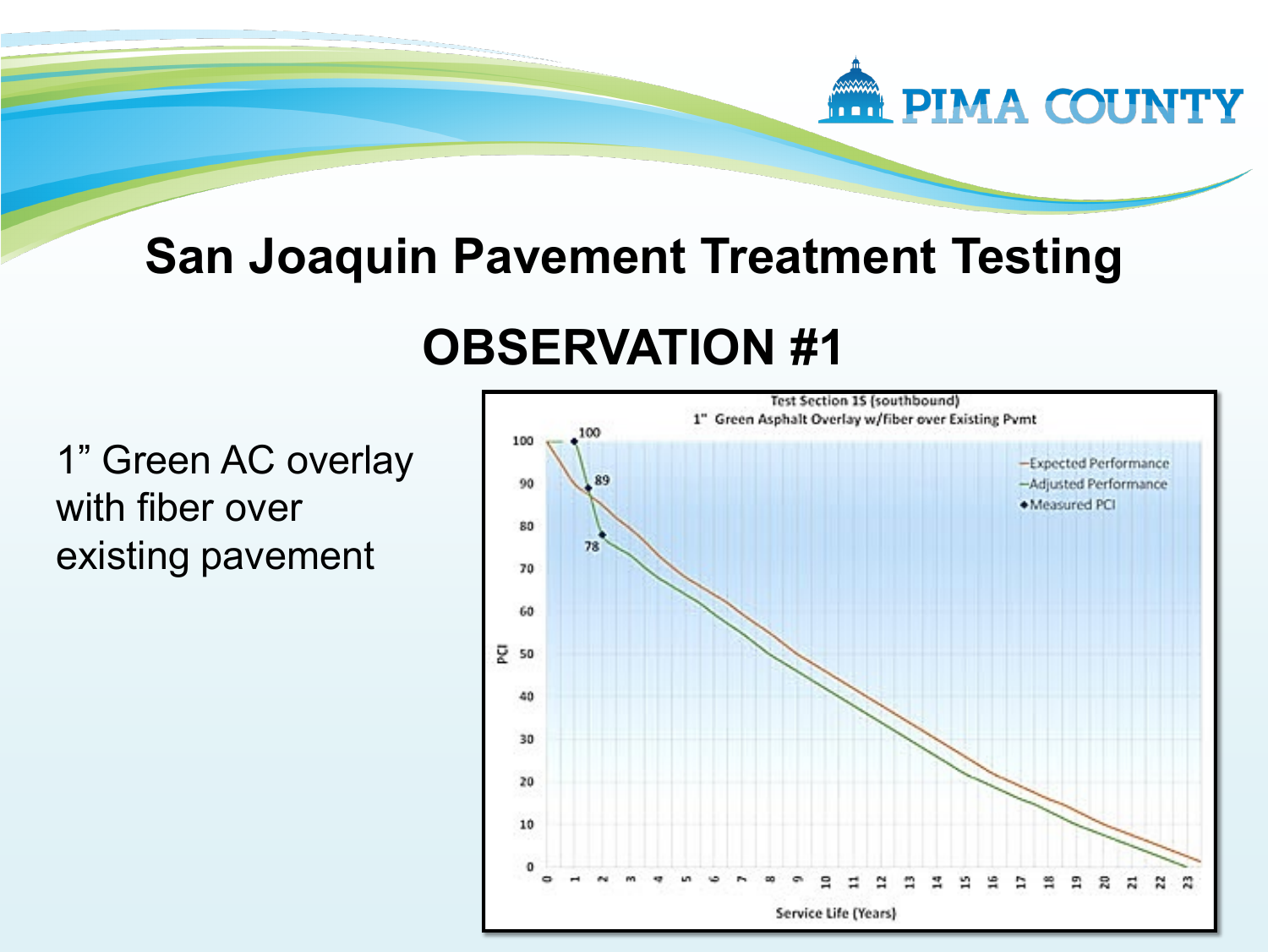# **WILL PIMA COUNTY**

## **San Joaquin Pavement Treatment Testing**

# **OBSERVATION #2**

Fog seal, chip seal class 1, pulverize and recompact 6" of existing pavement and subgrade

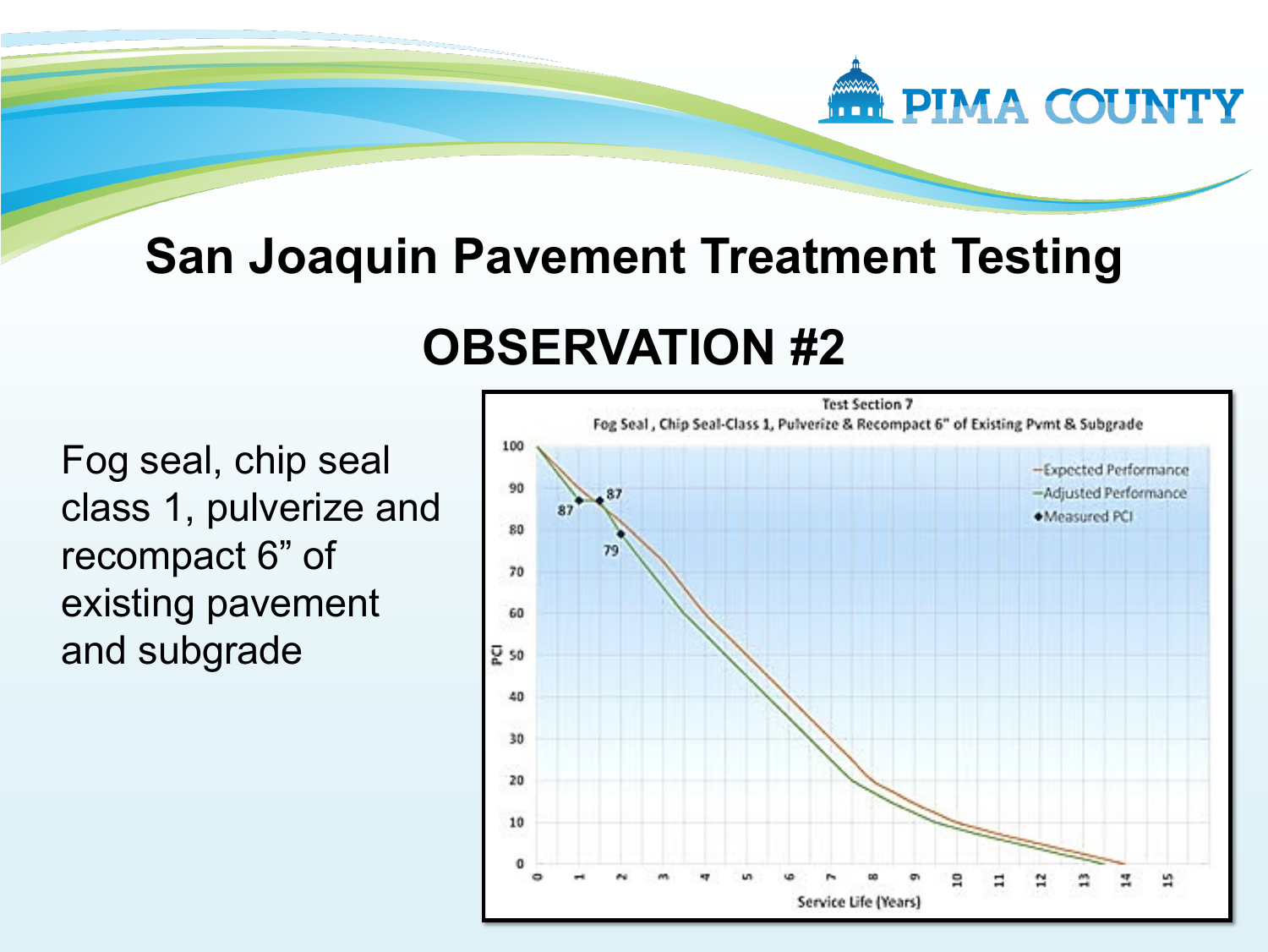# **PIMA COUNTY**

## **San Joaquin Pavement Treatment Testing**

# **OBSERVATION #3**

Fog seal, double chip class 1, pulverized and recompact 6" with 2 lbs. of cement/sf

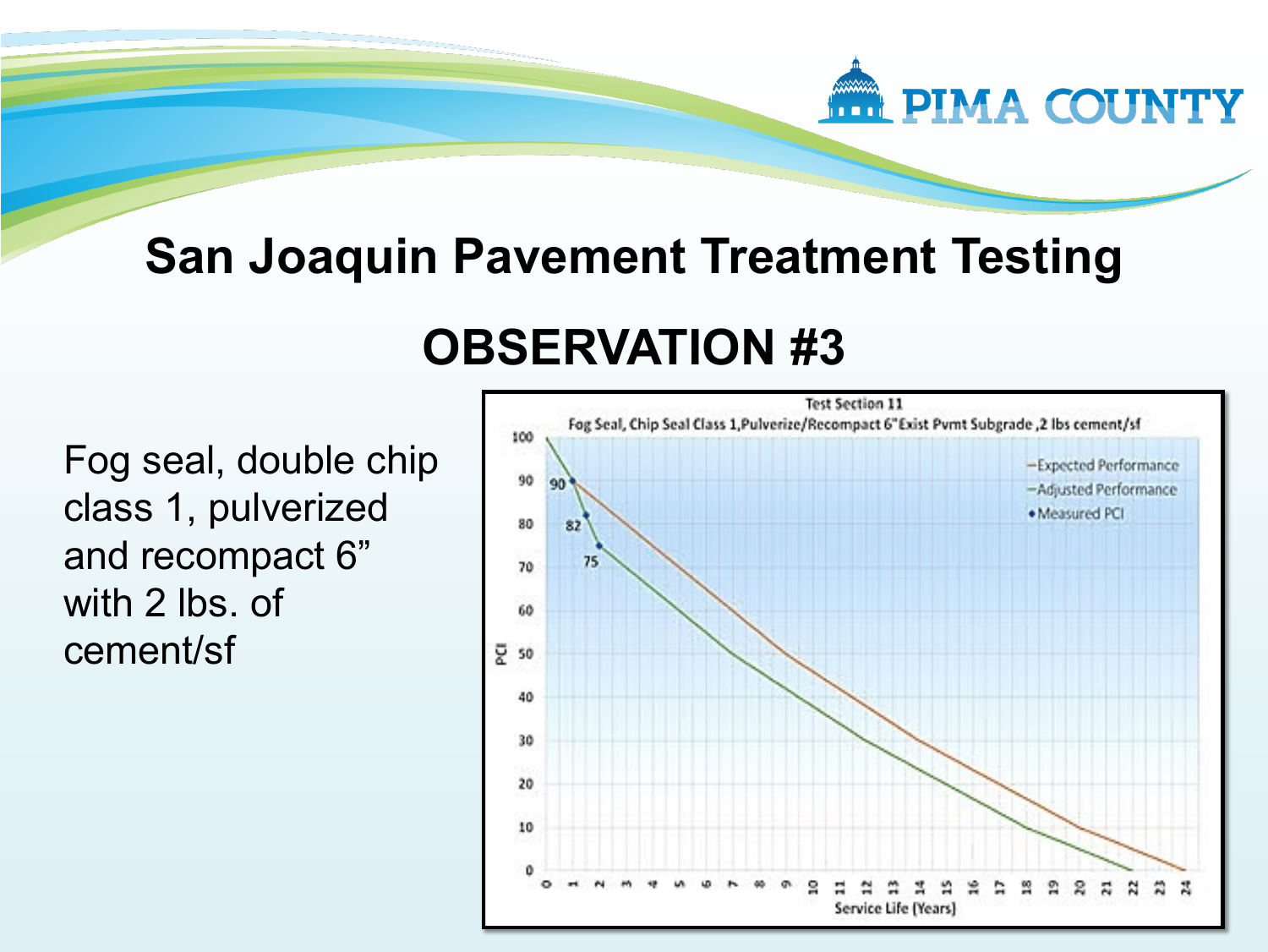# **PIMA COUNTY**

#### **San Joaquin Pavement Treatment Testing**

## **OBSERVATION #4**

To date, the best value for road repair of failed local roads is found in 2" asphalt overlay (PAG 2) over existing pavement and…

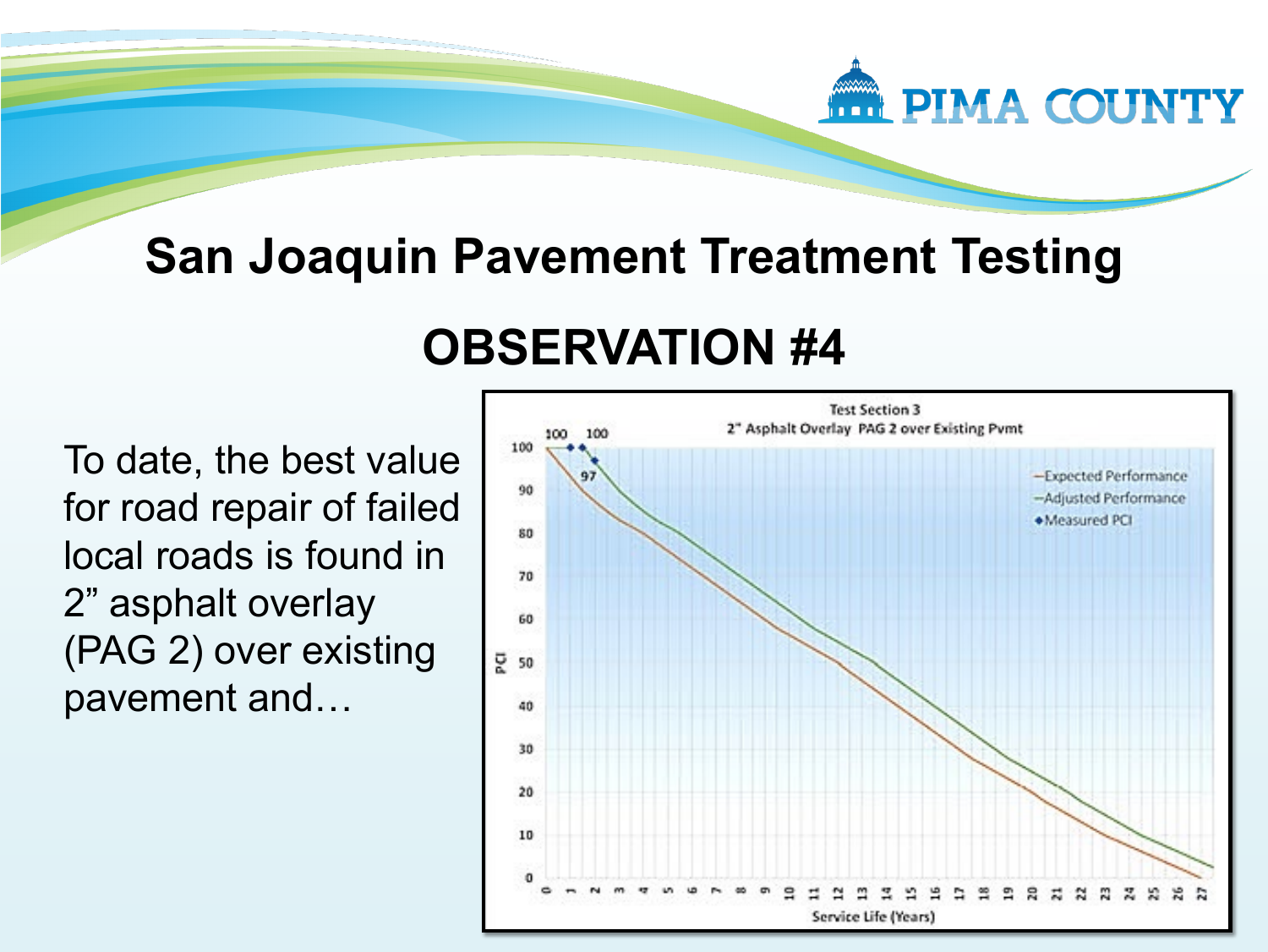

#### **San Joaquin Pavement Treatment Testing**

## **OBSERVATION #5**

…also in 2" mill and fill (PAG 2) over existing pavement

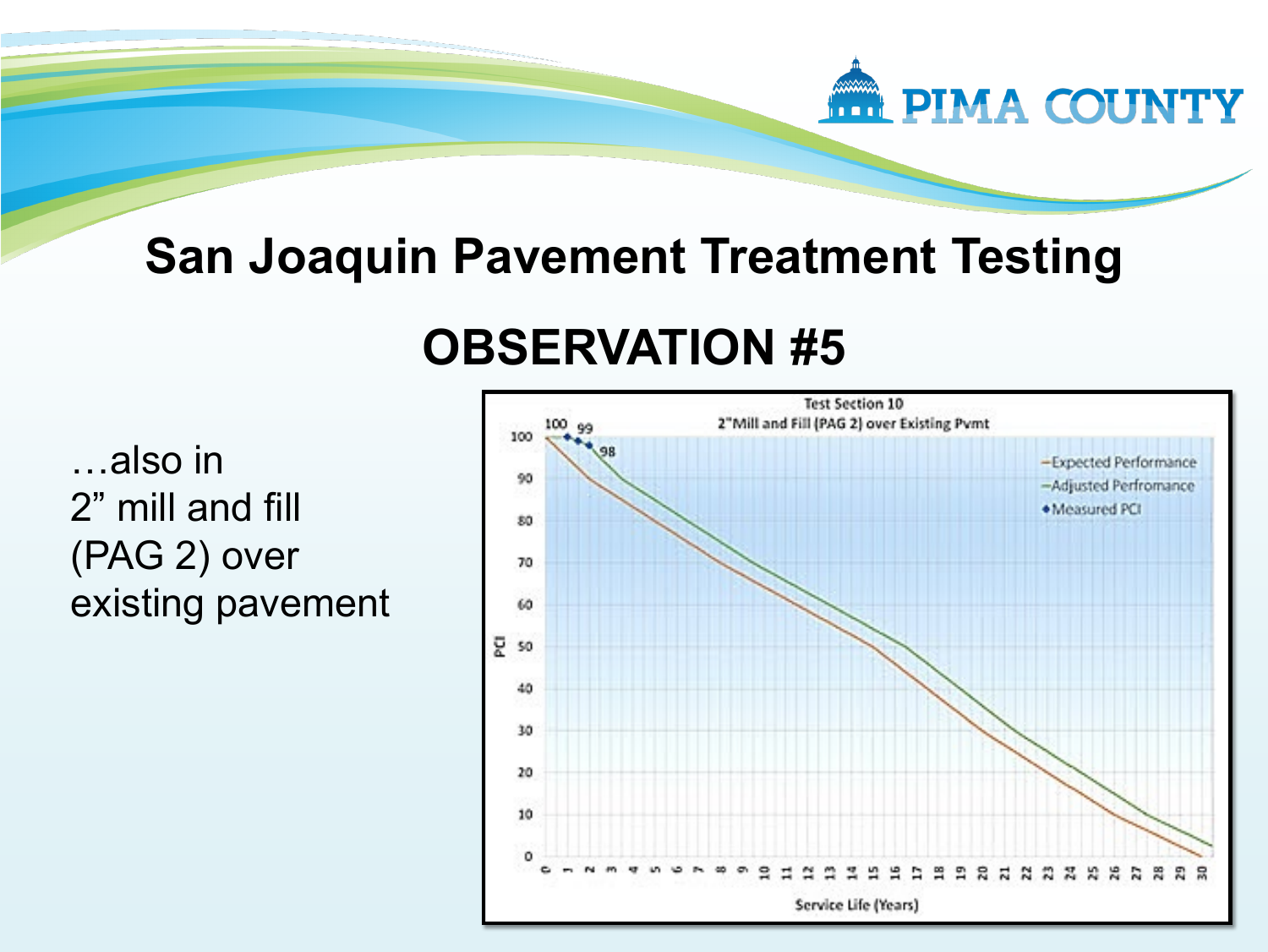

# **SUMMARY San Joaquin Pavement Treatment Testing**

Additional pavement condition data is necessary to better determine the most cost effective and long term treatment options.

Additional PCI evaluation coming later this year.